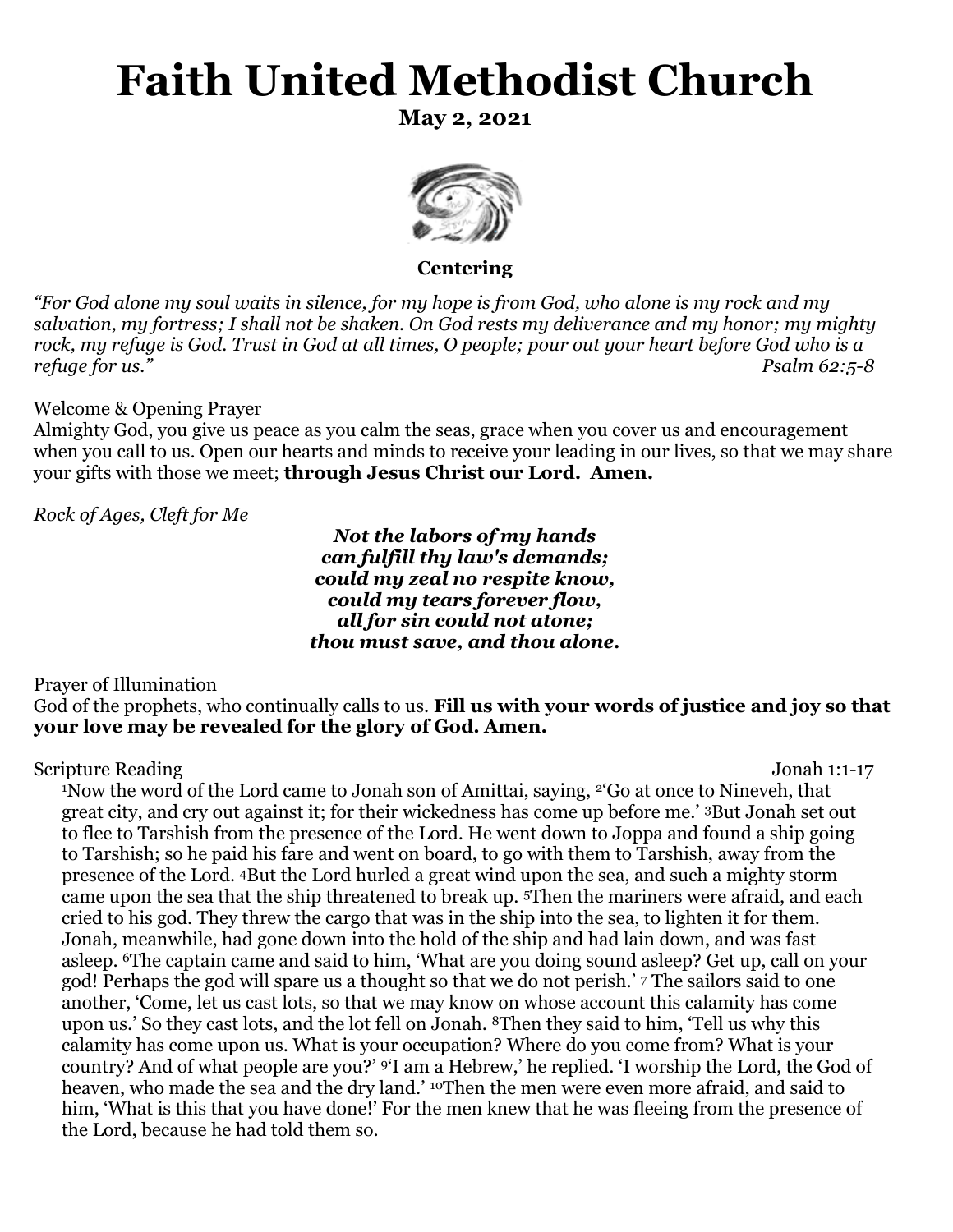11 Then they said to him, 'What shall we do to you, that the sea may quieten down for us?' For the sea was growing more and more tempestuous. <sup>12</sup>He said to them, 'Pick me up and throw me into the sea; then the sea will quieten down for you; for I know it is because of me that this great storm has come upon you.' <sup>13</sup>Nevertheless, the men rowed hard to bring the ship back to land, but they could not, for the sea grew more and more stormy against them. <sup>14</sup>Then they cried out to the Lord, 'Please, O Lord, we pray, do not let us perish on account of this man's life. Do not make us guilty of innocent blood; for you, O Lord, have done as it pleased you.' <sup>15</sup>So they picked Jonah up and threw him into the sea; and the sea ceased from its raging. <sup>16</sup>Then the men feared the Lord even more, and they offered a sacrifice to the Lord and made vows.

17 But the Lord provided a large fish to swallow up Jonah; and Jonah was in the belly of the fish for three days and three nights.

The Word of God, for the People of God. **Thanks Be to God. Amen.**

Children's Time Special Music

Witness *God in the Storm We Made*

Music *Christ Jesus Lay in Death's Strong Bands*

Joys & Concerns Prayers of the People Bless this earth, our island home **For the earth is yours and you made it.** Bless this nation with justice and peace **For the law is yours and you gave it.** Bless the holy catholic church **For the cornerstone is yours and you laid it.** Bless the generations that have gone before **For the communion of saints is yours and you host it.** Bless the sick and all those who hurt **For healing is yours and you grant it.** Bless the shamed and those who have failed **For the cross is yours and you bore it.** Bless the brokenhearted **For life is yours and you mend it.** Bless the lonely and forgotten **For love is yours and you abound with it.** Bless the dreamers and those who hope **For the promise is yours and you keep it.** Bless the faithful who sing to you **For all honor is yours and we boldly offer it.** Bless the joys and concerns of our hearts **For you gather our prayers as we pray together, saying, Our Father, who art in heaven, hallowed be thy name, thy kingdom come, thy will be done on earth as it is in heaven. Give us this day our daily bread; and forgive us our trespasses as we forgive those who trespass against us. And lead us not into temptation, but deliver us from evil, for thine is the kingdom, and the power, and the glory, forever. Amen.**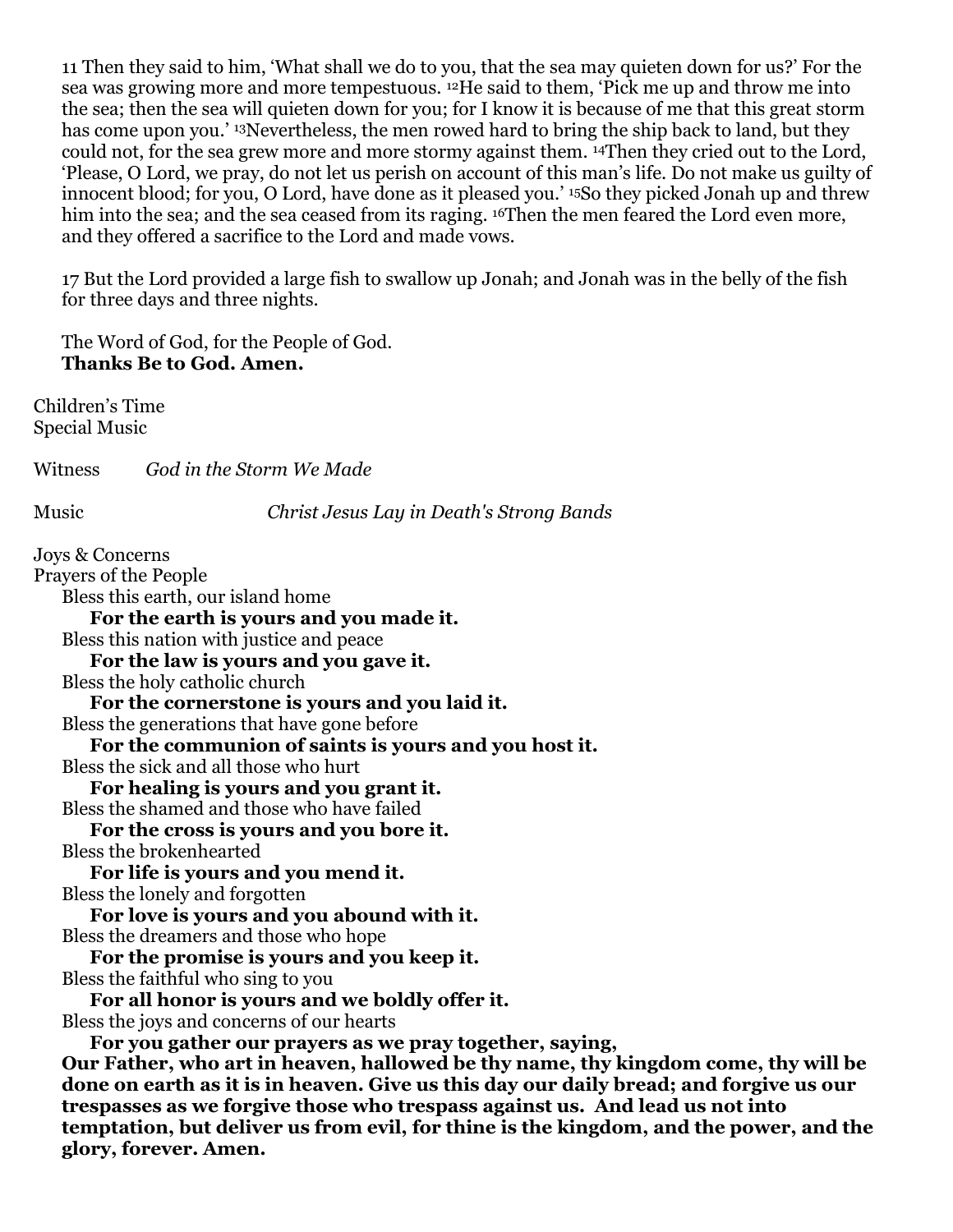Offering & Prayer for the Gifts of the Community

O God, our hope, transform our gifts and the acts of giving into ministries of love and compassion to all the persons this church serves in your name. **Amen.**

*Standing on the Promises*

#### *Standing on the promises that cannot fail. When the howling storms of doubt and fear assail, By the living Word of God, I shall prevail, Standing on the promises of God.*

#### *Refrain: Standing, standing, Standing on the promises of God, my Savior; Standing, standing, I'm standing on the promises of God.*

### **Benediction**

Go forth from this time and place, knowing the radical love of God that is meant to transform us, is not ours alone but for us to share. May we live into this holy calling with those we encounter this week. May the blessing of God, Father, Son & Holy Spirit be with you this day and always. **Amen.** 

## Up-Coming Events

*Choir Practice, begins this coming Wednesday, May 5 at 6:30. This is an open invitation to anyone to join. We will space & mask for our 45 minute rehearsal.*

*Fellowship Time, Sunday, May 16 we will begin having fellowship time 9:50–10:50* outside. All are invited. Masks optional.

*3Gs*—Our senior "*ChickenFoot" Domino group will meet May 27!* 

*Church Anniversary Picnic*, Sunday, June 6 we will celebrate our 41st Church Birthday. BYOP (Bring your own picnic as we eat out under the big tree and celebrate together.